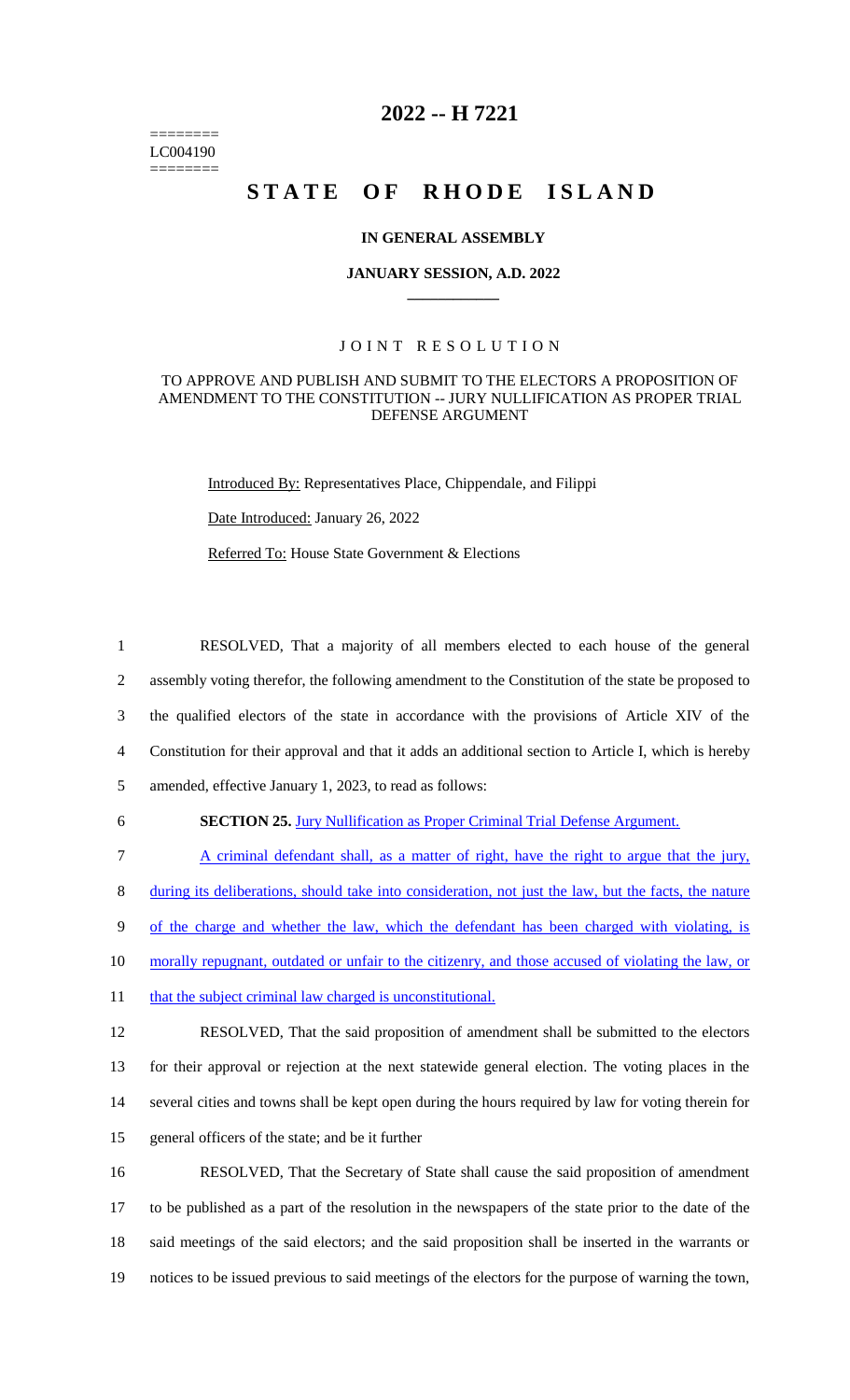- 1 ward, or district meetings, and said proposition shall be read by the town, ward, or district
- 2 meetings to be held as aforesaid; and be it further
- 3 RESOLVED, That the town, ward, and district meetings to be held as aforesaid shall be 4 warned, and the list of voters shall be canvassed and made up, and the said town, ward, and 5 district meetings shall be conducted in the same manner as now provided by law for the town, 6 ward, and district meetings for the elections of general officers of the state.

#### ======== LC004190

========